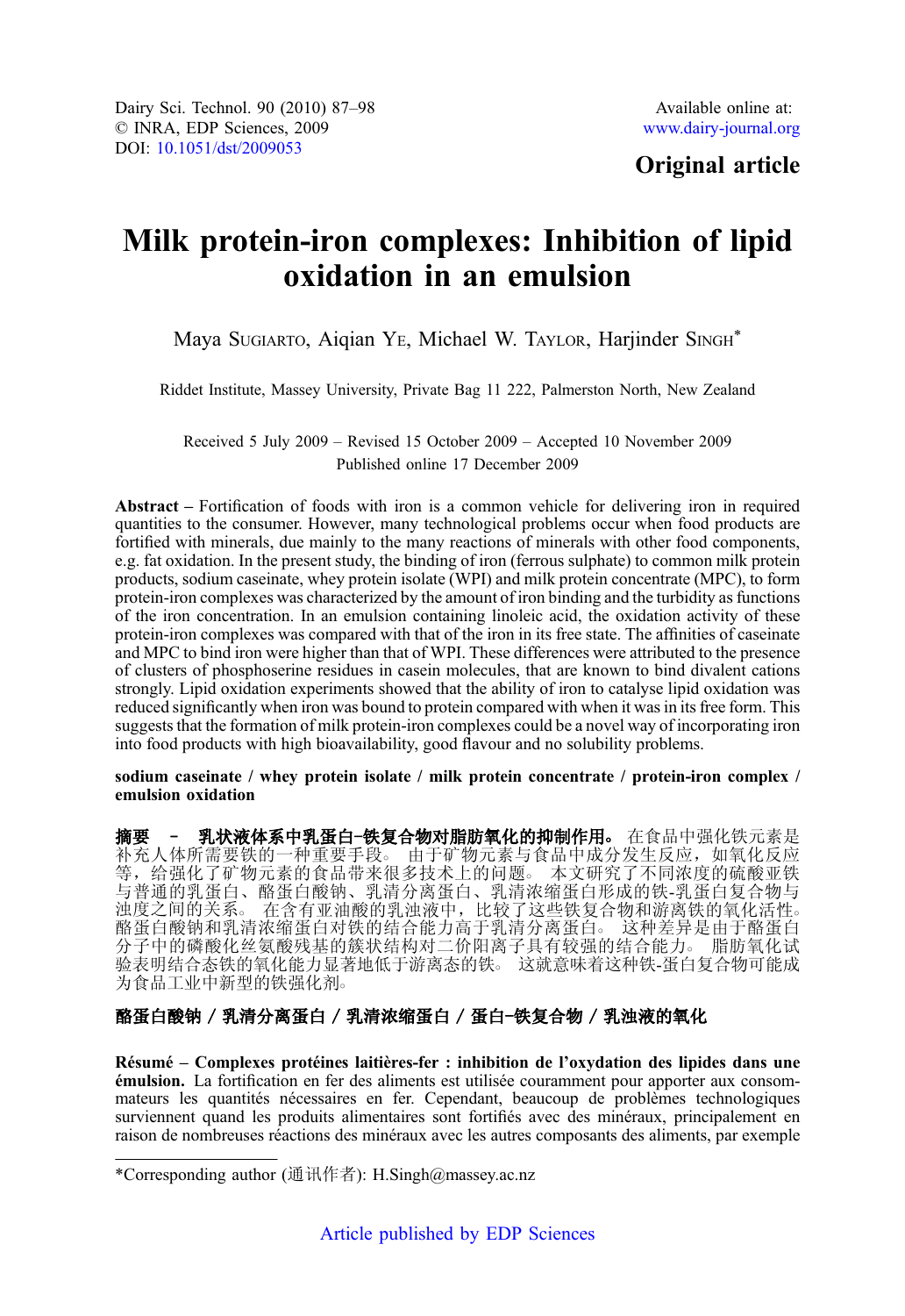l'oxydation de la matière grasse. Dans la présente étude, la liaison du fer (sulfate de fer) à des produits protéiques laitiers courants, caséinate de sodium, isolat de protéines de lactosérum et concentré de protéines laitières, pour former des complexes protéines-fer a été caractérisée par la quantité de fer lié et la turbidité en fonction de la concentration en fer. Dans une émulsion contenant de l'acide linoléique, l'activité oxydante de ces complexes protéines-fer a été comparée avec l'activité oxydante du fer à l'état libre. Les affinités du caséinate et du concentré de protéines laitières pour lier le fer étaient plus élevées que celle de l'isolat de protéines de lactosérum. Ces différences ont été attribuées à la présence dans les molécules de caséine d'amas de résidus phosphosérine qui sont connus pour lier fortement les cations divalents. Les essais d'oxydation des lipides ont montré que la capacité du fer à catalyser l'oxydation des lipides était significativement réduite quand le fer était lié aux protéines par rapport à celle obtenue quand le fer était à l'état libre. Ceci suggère que les complexes protéines laitières-fer pourraient devenir une nouvelle voie d'incorporation de fer dans les produits alimentaires.

#### caséinate de sodium / isolat de protéines de lactosérum / concentré de protéines laitières / complexe protéine-fer / oxydation dans les émulsions

#### 1. INTRODUCTION

Fortification of foods is a common vehicle for delivering essential minerals, such as iron, to the consumer in required concentrations, thus helping to prevent iron deficiency in human beings, which is a major nutritional problem worldwide [\[8](#page-10-0)]. As a result, a number of food products have been fortified with a variety of iron sources [\[3\]](#page-10-0). However, many technological problems occur when food products are fortified with iron, due mainly to the iron reacting with other components in the food system. These include variable bioavailability, organoleptic defects, the formation of sediment and lipid oxidation. Lipid oxidation is known to be catalysed by transition metals, notably iron. Therefore, to fortify food products with iron, researchers have attempted either to complex the added iron with macromolecules or to use a chelated form of iron to minimize its impact on lipid oxidation [\[6](#page-10-0)].

Hekmat and McMahon [\[7](#page-10-0)] found that oxidation of fat occurred in milk fortified with ferrous sulphate and ferrous ammonium sulphate. This oxidation was reduced by using a chelated form of iron for milk fortification. They suggested that, if the iron was bound and unable to move between the ferrous and ferric states (so that it could not catalyse oxidation), the oxidative deterioration could be prevented.

The formation of casein-iron complexes induces the oxidation of iron from the ferrous state to the ferric state [\[11](#page-11-0)]. The characteristics of different iron complexes as donors to caseins were investigated by Hegenauer et al. [\[6](#page-10-0)]. It was found that lipid peroxidation in iron-supplemented milk was significantly lower when the milk was supplemented with chelated forms of iron, such as ferric ethylenediaminetetraacetate, ferric nitrilotriacetate (NTA), ferric fructose, ferric lactobionate and ferric polyphosphate, than when it was supplemented with ferrous sulphate. Exchange of iron between the ferric NTA chelate and the phosphoserine residues of casein meant that the iron was bound more strongly to casein than to the original chelate. This served to remove iron from the environment of the oxidizable milk fat and to lower its tendency to oxidize milk fat. Thus, such iron complexes may be suitable iron donors for the fortification of milk in order to preserve its organoleptic stability [[2](#page-10-0), [6](#page-10-0)]. Recently, the binding of iron (ferrous sulphate) to commercial milk protein products, sodium caseinate and whey protein isolate (WPI), as a function of pH and iron concentration was examined in our laboratory [\[17](#page-11-0)]. It was found that caseinate  $(n = 14)$  had more side chains than WPI  $(n = 8)$  for binding iron, and that the affinity of caseinate to bind iron was greater than that of WPI. However, few studies on the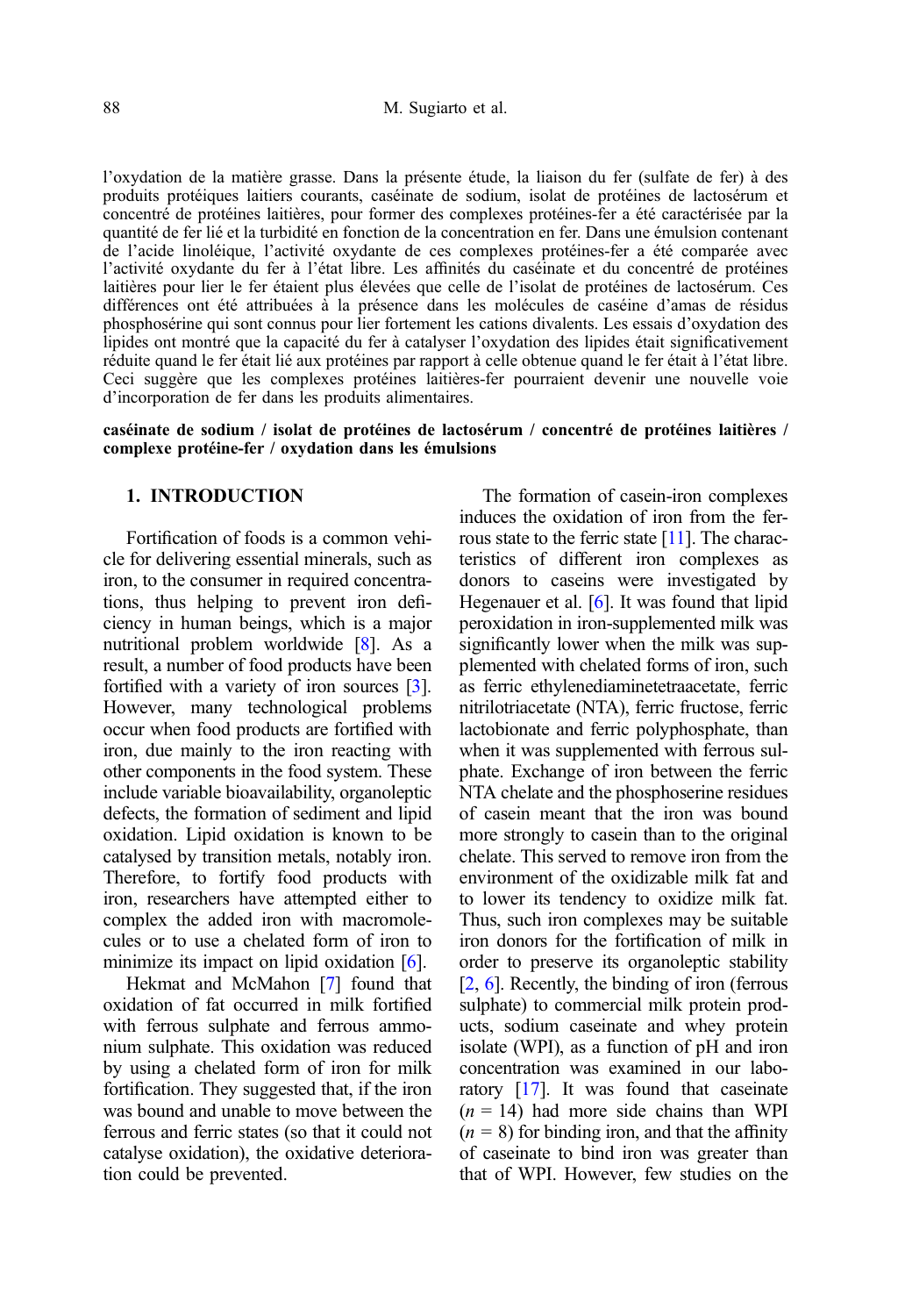application of milk protein-iron complexes in an emulsion system containing oxidizable lipid have been reported.

Therefore, in this study, the ability of milk protein-iron complexes to influence the rate of lipid oxidation in a model linoleic acid emulsion system wasinvestigated. The objectives of this work were to examine the extent of the oxidation of linoleic acid emulsions in the presence of protein-iron complexes and to compare the pro-oxidant effect of the bound iron with that of the iron in its free form.

# 2. MATERIALS AND METHODS

#### 2.1. Material

Ferrous sulphate heptahydrate (FeSO<sub>4</sub>· 7H<sub>2</sub>O), certified iron standard solutions (Spectrosol) and HEPES buffer (N-2 hydroxyethylpiperazine-N′-2-ethanesulphonic acid) were obtained from BDH Chemicals, Poole, England. Water was purified using a Milli-Q system (Millipore Corp., Bedford, MA, USA). Sodium caseinate (ALANATE 180),WPI (895) and milk protein concentrate (MPC 4850) were obtained from Fonterra Co-operative Group Ltd., Palmerston North, New Zealand. The composition of these powders is shown in Table I. The original protein solutions contained very small amounts of iron  $({\sim 0.1 \text{ mmol}\cdot L}^{-1})$ . The range of iron concentrations used in the binding experiments was from 0 to 10 mmol⋅ $L^{-1}$ , i.e. far in excess of the iron concentration in the original protein solutions.

# 2.2. Preparation of HEPES buffer and iron solutions

HEPES buffer (50 mmol⋅L<sup>-1</sup>, pH 6.6) with an ionic strength of 0.1 mol· $\tilde{L}^{-1}$  was prepared by dissolving 11.92 g of HEPES buffer, 5 mL of 1 mol·L−<sup>1</sup> NaOH and 95 mL of 1 mol·L<sup>-1</sup> NaCl in ~ 800 mL of Milli-Q water. The pH was adjusted to 6.6, and the solution was made up to 1 L.

| Component | Concentration<br>$(g \cdot 100 \text{ g}^{-1} \text{ powder})$ |            |                 |
|-----------|----------------------------------------------------------------|------------|-----------------|
|           | Sodium<br>caseinate                                            | <b>MPC</b> | WPI             |
| Protein   | 93.1                                                           | 84.5       | 93.9            |
| Fat       | 0.6                                                            | 1.5        | 0.3             |
| Moisture  | 4.8                                                            | 4.8        | 4.6             |
| Ash       | $\sim$ 1.5                                                     | 7.4        | 1.9             |
| Lactose   | 0.5                                                            | 3.0        | ${}_{\leq 0.5}$ |

Table I. Composition of sodium caseinate, MPC and WPI powders<sup>\*</sup>.

\* Data from Fonterra Co-operative Group Ltd., Palmerston North, New Zealand.

A 50 mmol⋅ $L^{-1}$  solution of ferrous sulphate in this HEPES buffer was prepared. HEPES buffer was used in this study because it is highly soluble in water and forms only weak complexes with metal ions (e.g. magnesium, calcium and manganese) [\[15\]](#page-11-0).

#### 2.3. Binding of iron to proteins

Mixtures of protein (sodium caseinate, WPI and MPC) and iron were prepared by mixing the protein product with the iron solution. These mixtures had a final protein concentration of 10 mg⋅ $L^{-1}$  and a final iron concentration ranging from 0 to 10 mmol·L−<sup>1</sup> . The pH of the mixture was adjusted to 6.6 using  $0.5 \text{ mol} \cdot L^{-1}$  NaOH. The protein-iron mixture was stirred and then left at room temperature ( $\sim$  20 °C) for 2 h. The mixture was then centrifuged at 10 800 $\times$  g at 20 °C for 20 min. The supernatant contained "soluble" protein, "soluble" protein-iron complexes and soluble "free" iron. Measurements of iron binding were carried out on the soluble fraction by analysing the supernatant. The supernatant was carefully decanted and analysed for concentrations of iron.

To separate the soluble "free" iron from the iron bound to soluble protein, a portion of the supernatant was passed through an Amicon stirred ultrafiltration (UF)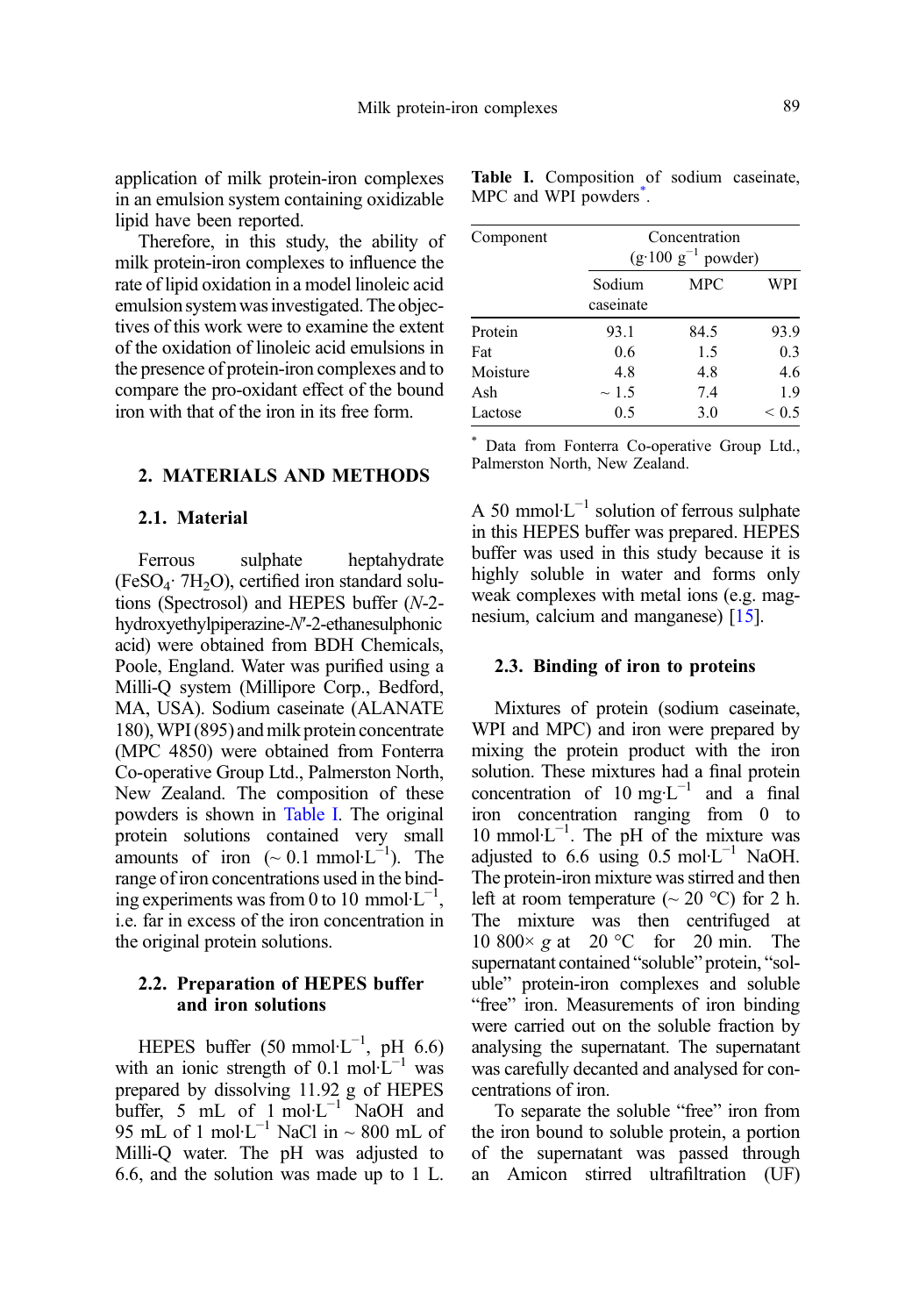cell (Model 8050, Amicon Division, W.R. Grace and Co., Danvers, MA, USA), containing a Diafilo UF membrane YM 10 (molecular weight cut-off 10 000), at a pressure of 300 kPa. The UF permeate, which contained the soluble "free" iron, was analysed for its iron concentration.

#### 2.4. Determination of iron content

The iron content of the samples was determined by atomic absorption spectroscopy (GBC 933 AA, GBC Scientific Equipment Pty Ltd., Dandenong, Victoria, Australia). The acetylene-air flame was optimized prior to measurement of the samples.

Iron standards were made up either in purified water or, for one set of experiments, in a 0.001 mg·L<sup>-1</sup> of sodium caseinate solution. The standards prepared in sodium caseinate solution gave the same readings as the standards prepared in water, indicating that protein solutions at a concentration of 0.001 mg⋅ $L^{-1}$  did not interfere with the atomic absorption spectroscopy measurements. Therefore, iron standards made up in purified water were used to obtain the standard curve for measurement of the protein-iron samples.

# 2.5. Turbidity measurements

The turbidity of each protein-iron mixture (before centrifugation) was measured using a UV-visible spectrophotometer (Pharmacia LKB Ultrospec II). Approximately 3 mL of each sample were placed in a 4 mL plastic cuvette. The absorbance of each sample was measured at 650 nm, against  $\sim$  3 mL of 50 mmol·L<sup> $-1$ </sup> HEPES buffer as the reference standard.

#### 2.6. Oxidation of linoleic acid in emulsion

A linoleic acid emulsion consisting of linoleic acid (0.2804 g), Tween 20 (0.2804 g) and 50 mL of phosphate buffer (0.2 mol·L<sup>-1</sup>,

pH 7.4) was prepared at room temperature using a laboratory high-speed mixer  $(10\ 000\ \text{rev}\cdot\text{min}^{-1}$  for 2 min) (Diax 600, Heidolph, Germany). The average droplet size of the emulsion  $(d_{32})$  was  $\sim 8.2$  µm, which was determined by a Malvern Master-Sizer MSE (Malvern Instruments Ltd., Malvern, Worcestershire, UK), as described previously [[20](#page-11-0)].

Different samples containing protein and/ or iron were prepared as follows. Protein solutions  $(10 \text{ mg} \cdot \text{L}^{-1})$  were prepared by dissolving the protein powders in HEPES buffer. Solutions containing free iron were prepared by mixing 25 mL of 50 mmol⋅ $L^{-1}$ HEPES buffer and iron from the stock solution. HEPES buffer was then added to give a final volume of 50 mL and a final iron concentration of 1 mmol·L−<sup>1</sup> . Protein-iron mixtures containing a final iron concentration of 1 mmol⋅L<sup>-1</sup> were prepared by mixing 25 mL of 20 mg·L<sup>-1</sup> protein solution and iron from the stock solution. HEPES buffer was then added to give a final volume of 50 mL. All these sample solutions were then stirred for 2 h at ambient temperature.

After stirring, 1 mL of each of these sample solutions was added to 5 mL of linoleic acid emulsion. These mixtures were then held, without stirring, at 30 °C for different times up to 72 h. At the end of the designated time period, samples were analysed for oxidation of linoleic acid. All samples were held in the dark to prevent any oxidation due to light. Control samples of linoleic acid emulsion, held at 4 °C and at 30 °C in the dark, were also included in the experiment.

#### 2.7. Thiobarbituric acid test

The extent of oxidation of linoleic acid was measured by the thiobarbituric acid (TBA) method according to Hegenauer et al. [\[6\]](#page-10-0). The TBA reagent was prepared immediately before use by mixing equal volumes of freshly prepared  $0.025$  mol·L<sup>-1</sup> TBA (brought into solution by neutralizing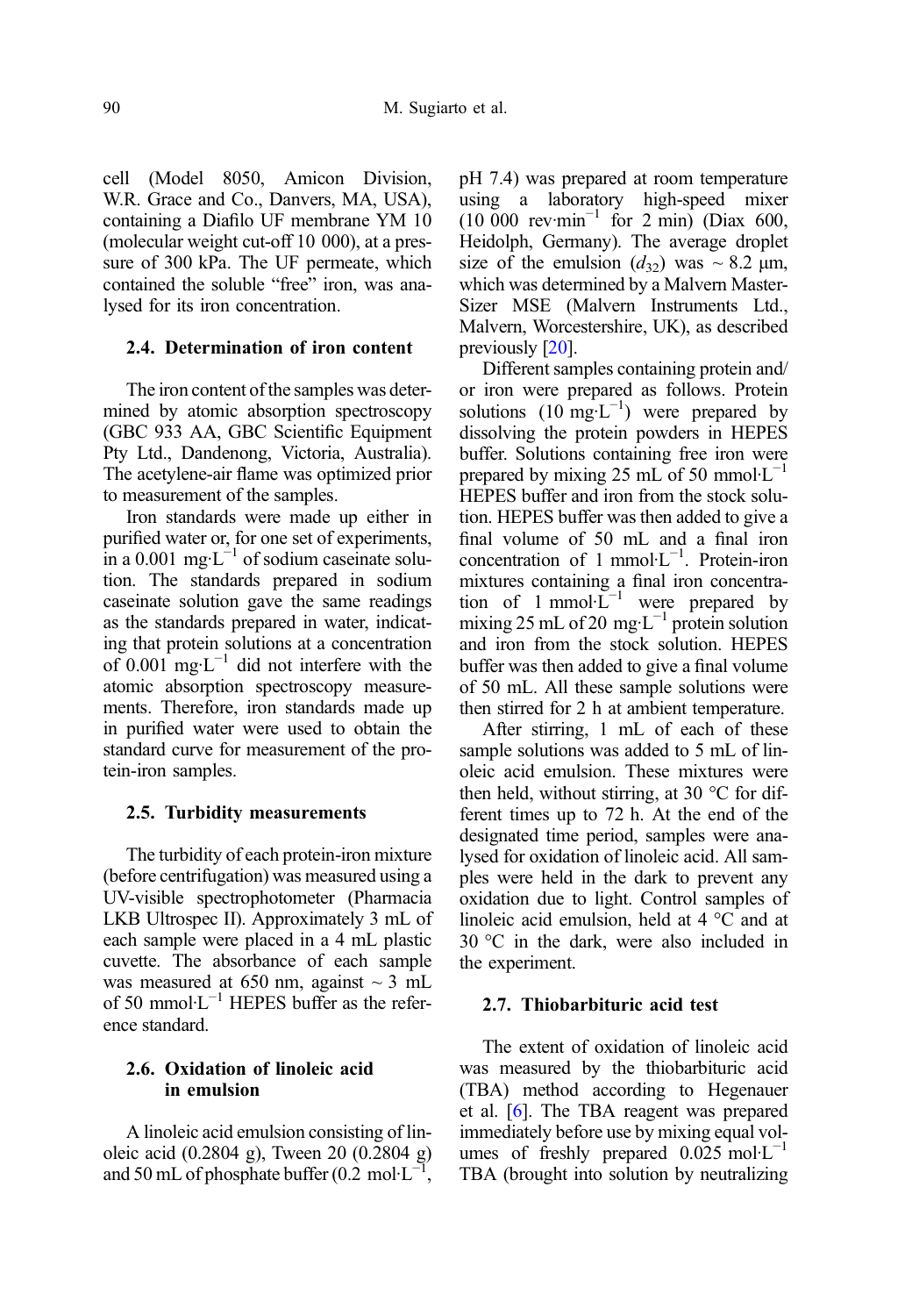with NaOH) and 2 mol·L<sup>-1</sup> H<sub>2</sub>PO<sub>4</sub>/ 2 mol·L<sup>-1</sup> citric acid. The combination of citric acid and phosphoric acid was used as both an acidulant and a metal chelator.

At the end of the holding period, 5 mL of the sample were pipetted into a 50 mL centrifuge tube containing 2.5 mL of the TBA reagent. The contents of the tube were mixed and the tube was placed without delay in a boiling water bath for exactly 10 min. After heating, the mixture was cooled in ice and then 5 mL of cyclohexanone and 1 mL of 4 mol· $L^{-1}$  ammonium sulphate were added. The tube was shaken for 2 min and centrifuged at  $6000 \times g$  for 5 min at room temperature. The orange-red cyclohexanone supernatant was decanted and its absorbance at 532 nm was measured spectrophotometrically (Shimadzu, UV-160A UVvisible spectrophotometer).

As malondialdehyde (MDA) is unstable, standards are usually prepared by acid hydrolysis of 1,1,3,3-tetraethoxypropane (TEP) [[9](#page-10-0)]. TEP (73.2 mg) was accurately weighed into a screw-capped test tube, dissolved in 10 mL of 0.1 mol⋅L<sup>-1</sup> HCl, immersed into a boiling water bath for 5 min and quickly cooled in tap water. A stock solution of MDA (239  $\mu$ g·mL<sup>-1</sup>) was prepared by transferring the hydrolysed TEP solution into a 100 mL volumetric flask and diluting to volume with water. The stock solution was diluted further with water to give MDA solutions of various concentrations (from 0 to 2.2  $\mu$ g·mL<sup>-1</sup>). A 5 mL aliquot of each of these solutions was reacted with TBA (as described above) and the absorbance of the red-coloured complex was measured at 532 nm. These results showed a linear relationship between the absorbance and the concentration of the MDA standards.

#### 2.8. Statistical analysis

The samples were prepared in duplicate. The results were analysed statistically using the Minitab 12 for Windows package.

#### 3. RESULTS

# 3.1. Characterization of protein-iron complexes

The amounts of iron binding to sodium caseinate, WPI and MPC, calculated from the amount of iron in the UF permeate, as a function of the concentration of iron added to the protein solutions are shown in [Figure 1.](#page-5-0) At added iron concentrations of  $\leq$  4 mmol⋅L<sup>-1</sup>, more than 96% of the total added iron was bound to protein in the sodium caseinate-iron and MPC-iron mixtures and about 90% was bound to protein in the WPI-iron mixtures. These results indicate that most of the added iron in the mixtures formed protein-iron complexes. There was a decrease in iron binding at added iron concentrations above  $4 \text{ mmol·L}^{-1}$ , probably because the iron and the proteins precipitated at different rates in the protein-iron mixtures at added iron concentrations above 4 mmol· $L^{-1}$ .

More iron bound to sodium caseinate and MPC than to WPI ([Fig. 1](#page-5-0)). This was expected because caseins are known to have a stronger binding capacity for metal cations than whey proteins, mainly because of the presence of clusters of phosphoserine residues. The more compact structure of the whey protein in WPI, compared with the more flexible, open structure of sodium caseinate, could also account for the differences in their ability to bind added iron [\[5,](#page-10-0) [17\]](#page-11-0).

MPC and sodium caseinate bound similar amounts of iron, even though the casein content in MPC is lower than that in caseinate ([Fig. 1](#page-5-0)). This could have been due to the structure of the caseins in MPC, which is similar to that found in milk, i.e. composed of micelles and colloidal calcium phosphate. In sodium caseinate, the casein fractions are present as monomers and small complexes and iron binds mainly to the phosphoserine residues on the casein molecules. In contrast, in MPC, the phosphoserine residues are not available because they interact with calcium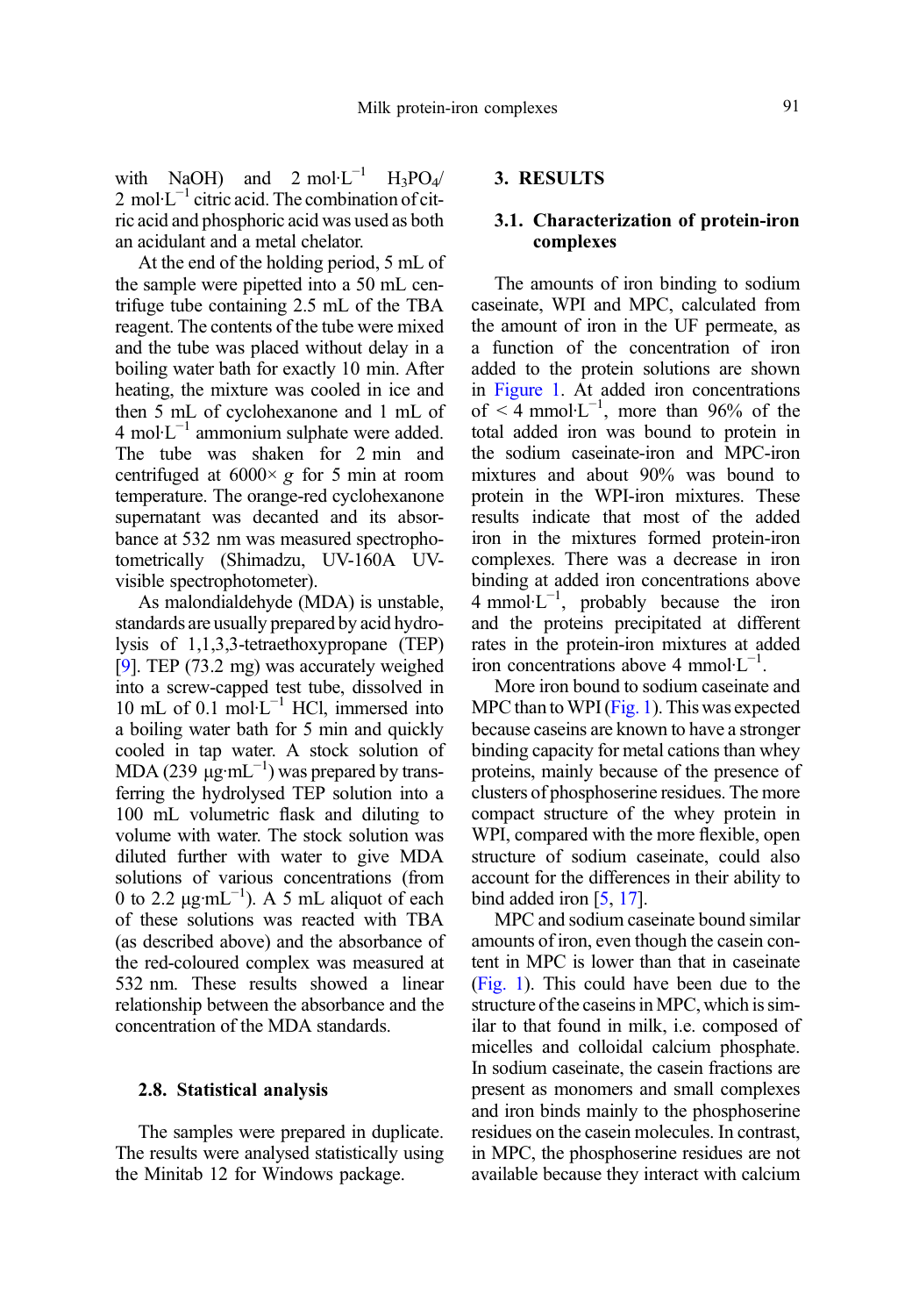<span id="page-5-0"></span>

**Figure 1.** Amount of iron (% of total added iron) binding to protein in sodium caseinate-iron ( $\bullet$ ), WPI-iron ( $\blacksquare$ ) and MPC-iron ( $\blacktriangle$ ) mixtures (10 mg·L<sup>-1</sup> protein) in 50 mmol·L<sup>-1</sup> HEPES buffer at pH 6.6. Each point is the average of determinations on two separate samples.

phosphate to form colloidal calcium phosphate [\[13](#page-11-0)]. Therefore, it is likely that MPC bound the greatest amount of iron because of the presence of the casein micelles, and the whey protein fractions also have the ability to bind iron. A study by Gaucheron et al.  $[5]$  $[5]$  on the addition of FeCl<sub>2</sub> and FeCl<sub>3</sub> to skim milk found that more than 89% of the iron was bound to the colloidal phase (casein micelles) with a small amount of the iron found in the aqueous phase.

Addition of iron at relatively high concentrations may lead to a decrease in the solubility of protein [\[17\]](#page-11-0). The low solubility of protein-iron complex may influence the functional properties including antioxidative activity in the liquid systems. The solubility of the protein-iron complexes was examined at different iron concentrations (from 1 to 5 mmol⋅ $L^{-1}$ ) using turbidity measurements at a wavelength of 650 nm [\(Fig. 2](#page-6-0)). The turbidity increased as the amount of added iron increased in all three protein-iron mixtures. There was only a slight increase in the

turbidity of the sodium caseinate-iron and WPI-iron mixtures at added iron concentrations below 4 mmol⋅L<sup>-1</sup>. At added iron concentrations > 4 mmol⋅L<sup>-1</sup>, the turbidity of the sodium caseinate-iron mixtures increased abruptly and was greater than that of the WPI-iron mixtures. The turbidity values of the MPC-iron mixtures were much greater than those of the sodium caseinateiron and WPI-iron mixtures, indicating that casein micelles were involved in the protein-iron interactions.

The natures of the binding of iron to caseins in MPC and in sodium caseinate are likely to be different because of the different states of the casein molecules in the milk protein products. Iron is probably incorporated into the colloidal calcium phosphate, possibly displacing calcium from the phosphoserine residues and from the inorganic phosphate, forming iron phosphate. Thus, the iron in MPC is associated with both the caseins and the colloidal calcium phosphate.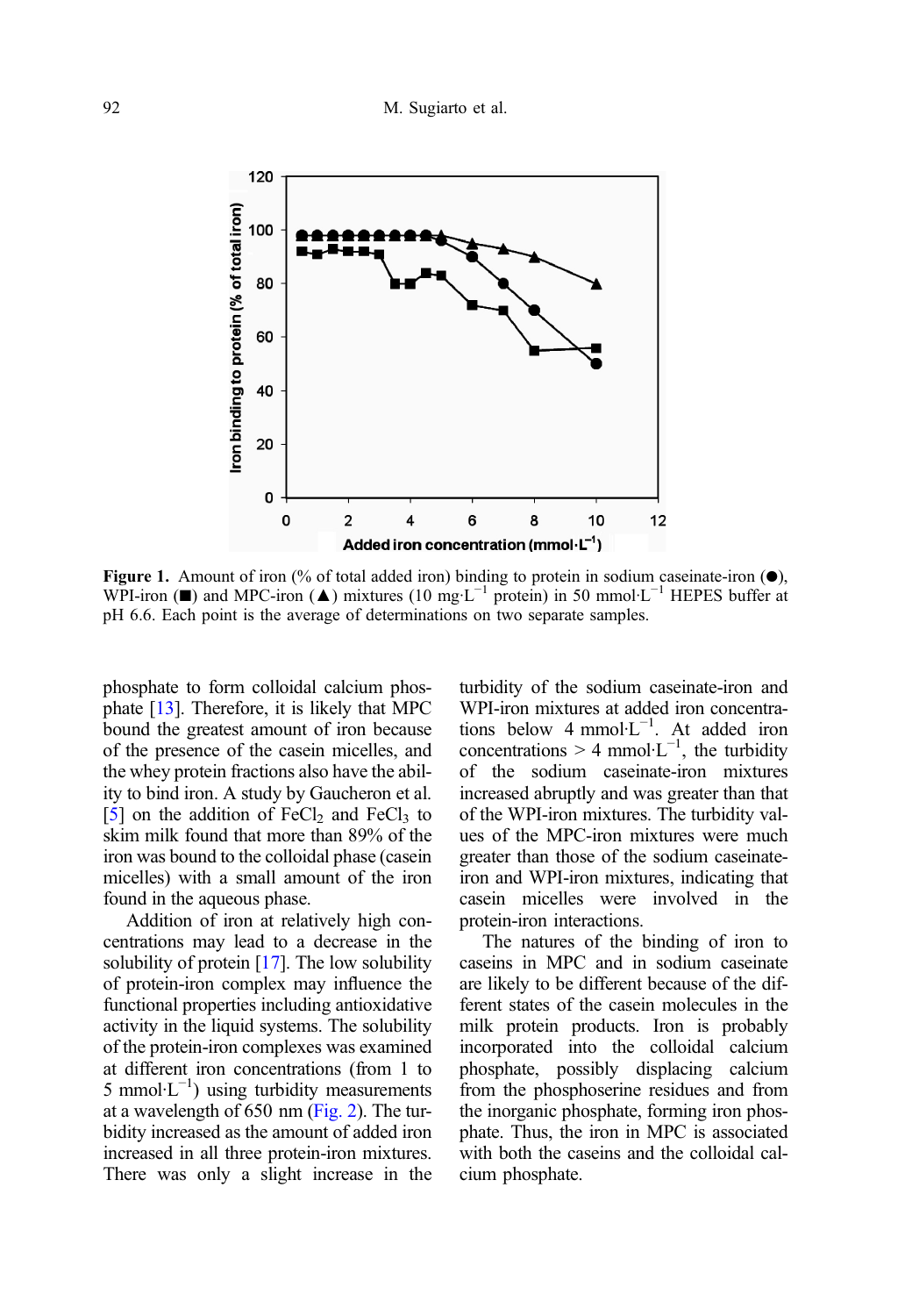<span id="page-6-0"></span>

**Figure 2.** Turbidity (absorbance at 650 nm) of sodium caseinate-iron  $(\bullet)$ , WPI-iron  $(\bullet)$  and MPCiron (▲) mixtures (10 mg·L<sup>-1</sup> protein) in 50 mmol·L<sup>-1</sup> HEPES buffer at pH 6.6. Each point is the average of determinations on two separate samples.

# 3.2. Effect of protein binding on iron-catalysed lipid oxidation

The extent of lipid oxidation in a Tween-20-stabilized linoleic acid emulsion containing iron was determined using the TBA test. Samples were held at 30 °C in the dark for up to 72 h. The oxidation activity of the iron bound to the protein-iron complexes  $(1 \text{ mmol·L}^{-1} \text{ iron and } 10 \text{ mg·L}^{-1} \text{ protein},$ respectively) was compared with that of the iron in its free state (unbound) at the same concentration. The iron concentration in the samples was 1 mmol⋅ $L^{-1}$  because, at this concentration, over 90% of the added iron was bound to the milk proteins and there was very little protein aggregation [\(Figs. 1](#page-5-0)) and 2).

Linoleic acid emulsion was used as a control. The absorbance readings of the TBA reaction products from the oxidation of linoleic acid increased slightly over the incubation period up to 72 h [\(Fig. 3](#page-7-0)). This indicated that the linoleic acid was not oxidized at the start of the experiment and oxidized only slowly in the emulsion under the experimental conditions.

The absorbance readings of the TBA reaction products from the oxidation of linoleic acid catalysed by free iron  $(1 \text{ mmol·L}^{-1})$ increased markedly with storage time ([Figs. 3](#page-7-0)–[5\)](#page-9-0), indicating that the oxidation of linoleic acid in the emulsion was faster when it was catalysed by free iron. However, when protein-iron complexes were added to the emulsion, the absorbance readings were much lower than of the linoleic acid emulsion containing free iron at the same storage time. For example, after 72 h, the absorbance readings for the oxidation of linoleic acid catalysed by sodium caseinate-iron, WPI-iron and MPC-iron complexes were, respectively,  $\sim 6$ , 1.5 and 4 times lower than that for the oxidation of linoleic acid catalysed by free iron. The absorbance readings for the emulsions containing sodium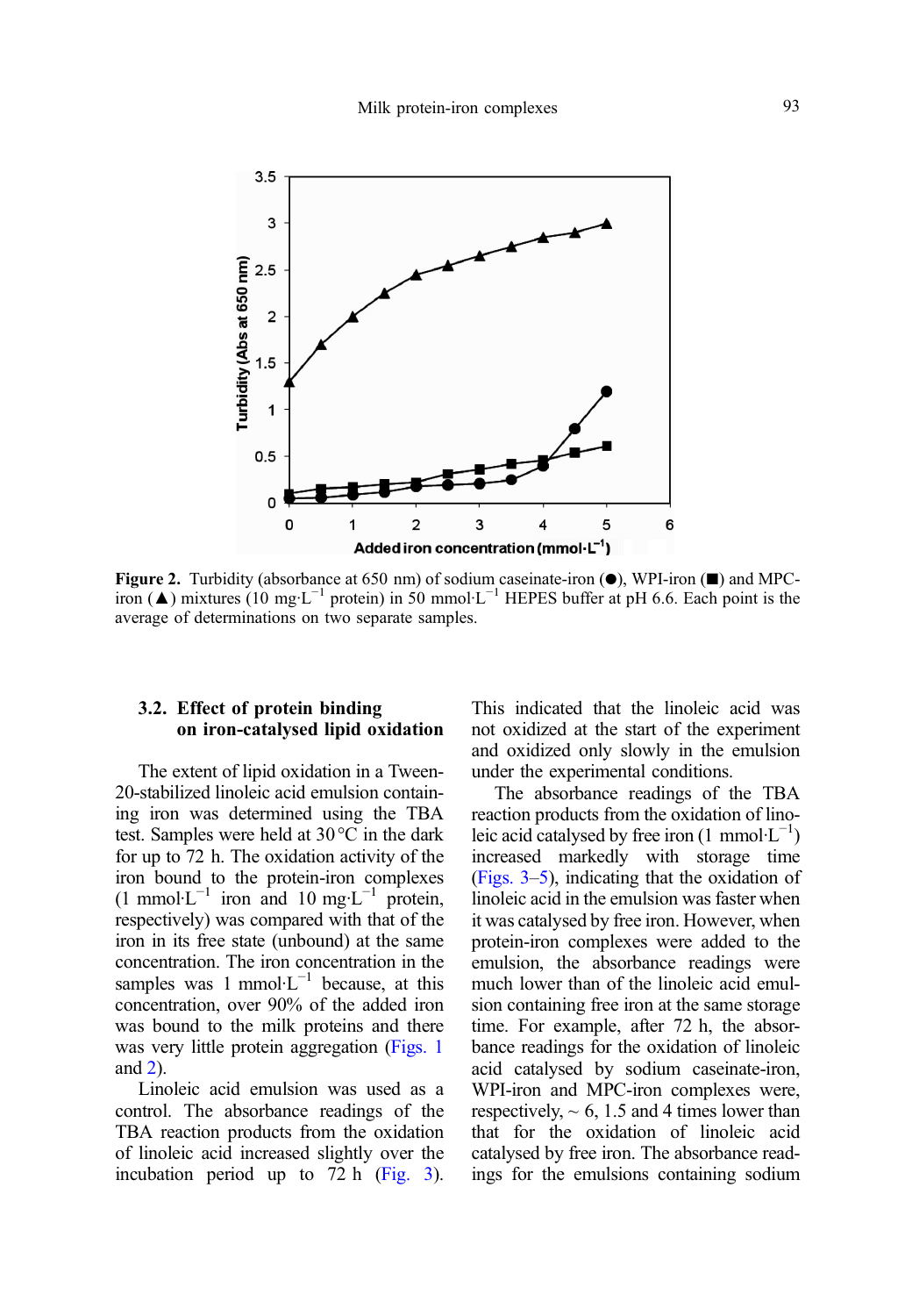<span id="page-7-0"></span>

Figure 3. Absorbance readings of TBA reaction products from the oxidation of linoleic acid in Tween-20-stabilized emulsions. Samples were held at 30 °C, in the dark, for up to 72 h. Data are the average of two trials:  $(\blacklozenge)$  linoleic acid emulsion (control);  $(\blacksquare)$  linoleic acid emulsion with sodium caseinate solution (10 mg·L<sup>-1</sup> protein); (▲) linoleic acid emulsion with 1 mmol·L<sup>-1</sup> free ferrous ions; and  $(\bullet)$  linoleic acid emulsion with sodium caseinate-iron complex. Each point is the average of determinations on two separate samples. Bars indicate standard errors.

caseinate-iron and MPC-iron complexes were even lower than that of the control emulsion containing no iron after 72 h of storage. These results indicate that the ability of iron to catalyse lipid oxidation was reduced significantly when the iron was bound (to protein) than when it was in its free form. Furthermore, the extent to which the different protein-iron complexes reduced the rate of oxidation varied; the sodium caseinate-iron complex and the MPC-iron complex seemed to show lower oxidation activity than the WPI-iron complex.

For comparison, experiments on linoleic acid emulsions containing only 10 mg· $L^{-1}$ sodium caseinate, WPI and MPC were carried out. The rates of oxidation of the linoleic acid emulsion in the presence of  $10 \text{ mg} \cdot \text{L}^{-1}$  caseinate, WPI and MPC were slower than that of the linoleic acid emulsion

containing no protein (Figs. 3–[5\)](#page-9-0). Each milk protein appeared to act as an antioxidant, with the effect being greater for sodium caseinate and MPC than for WPI. Indeed, for the linoleic acid emulsion containing sodium caseinate, the absorbance readings showed little increase over the incubation period (from  $0.02$  to  $0.06$ ) (Fig. 3), suggesting that sodium caseinate effectively prevented the oxidation of linoleic acid.

#### 4. DISCUSSION

Transition metals that possess two or more valence states with a suitable oxidation-reduction potential between them (e.g. copper and iron) are capable of undergoing reversible one-electron reactions. These metal ions are considered to act as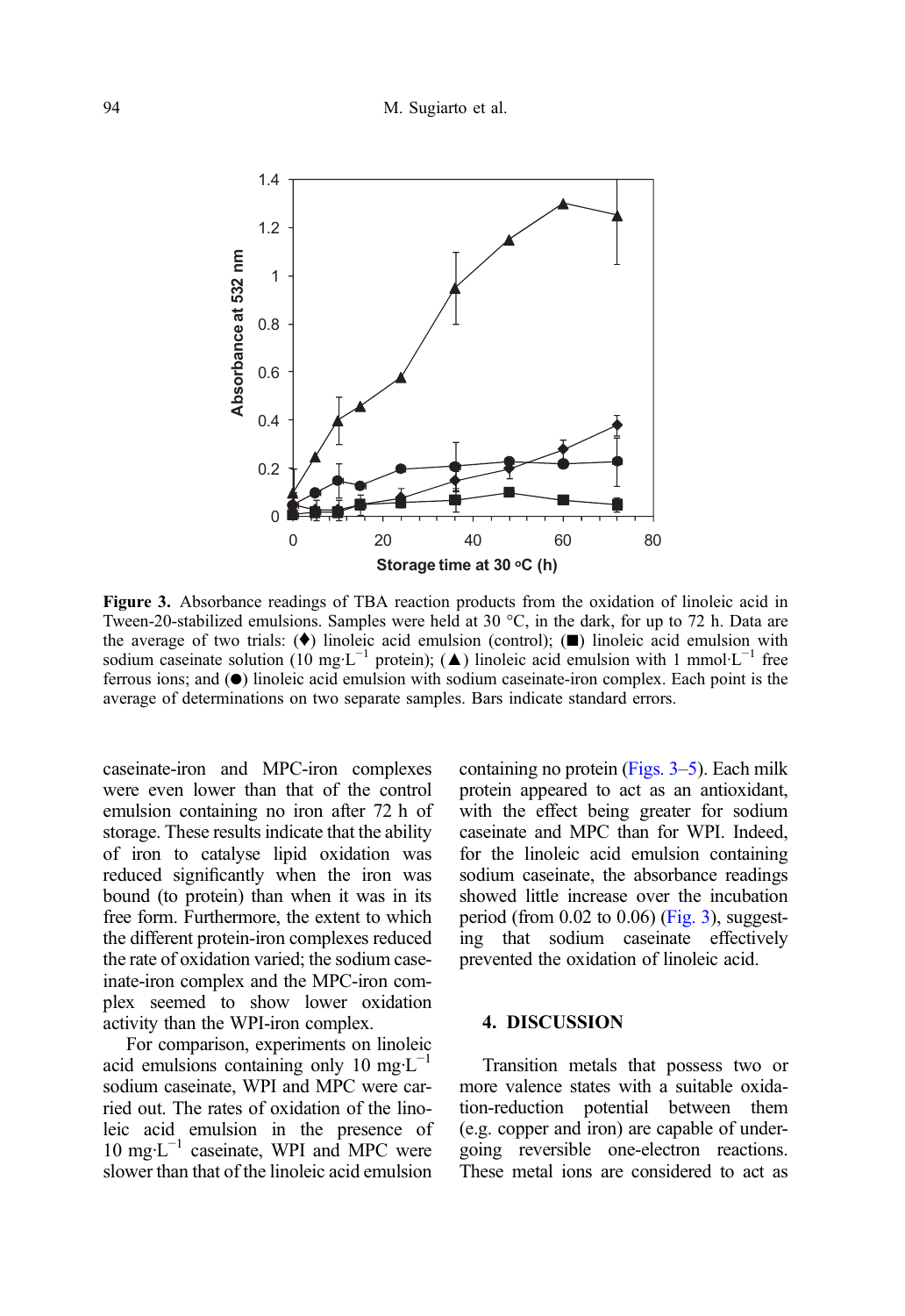<span id="page-8-0"></span>

Figure 4. Absorbance readings of TBA reaction products from the oxidation of linoleic acid in Tween-20-stabilized emulsions. Samples were held at 30 °C, in the dark, for up to 72 h. Data are the average of two trials:  $(\bullet)$  linoleic acid emulsion (control);  $(\blacksquare)$  linoleic acid emulsion with WPI solution (10 mg·L<sup>-1</sup> protein); ( $\blacktriangle$ ) linoleic acid emulsion with 1 mmol·L<sup>-1</sup> free ferrous ions; and (d) linoleic acid emulsion with WPI-iron complex. Each point is the average of determinations on two separate samples. Bars indicate standard errors.

pro-oxidants, primarily by catalysing the decomposition of hydroperoxides (ROOH), as shown in the following equations  $[10]$  $[10]$  $[10]$ :

$$
M^{n+} + \text{ROOH} \rightarrow M^{(n+1)+} + \text{OH}^- + \text{RO}^\bullet,
$$
  
(1)

$$
M^{(n+1)+} + \text{ROOH} \rightarrow M^{n+} + H^+ + \text{ROO}^{\bullet}.
$$
  
(2)

Thus, small quantities of an appropriate metal ion can generate large numbers of chain reactions by cycling between the oxidized and reduced forms. Whereas these ions are effective reducers of hydroperoxides in their reduced states (equation (1)), they are less efficient oxidizers in their higher oxidation states (equation  $(2)$ )  $[10, 14]$  $[10, 14]$  $[10, 14]$  $[10, 14]$ . Furthermore, these metal ions may act as pro-oxidants by generating the active oxygen species, singlet oxygen, which can react directly with unsaturated fatty acids to produce hydroperoxides [[16\]](#page-11-0).

The marked effect on the rate of oxidation caused by the presence of free (unbound) iron is shown in [Figures 3](#page-7-0)–[5.](#page-9-0) The rate of oxidation of linoleic acid in the presence of free ferrous ions was found to be markedly higher than that of the control (linoleic acid with no additives). It has been suggested that adding ferrous iron to an unsaturated lipid would produce active oxygen species, which would then initiate the first step of the chain reaction of lipid peroxidation [\[22\]](#page-11-0).

The present study showed that the rate of oxidation of linoleic acid was slower when the iron was complexed to milk proteins than when the iron was present in its free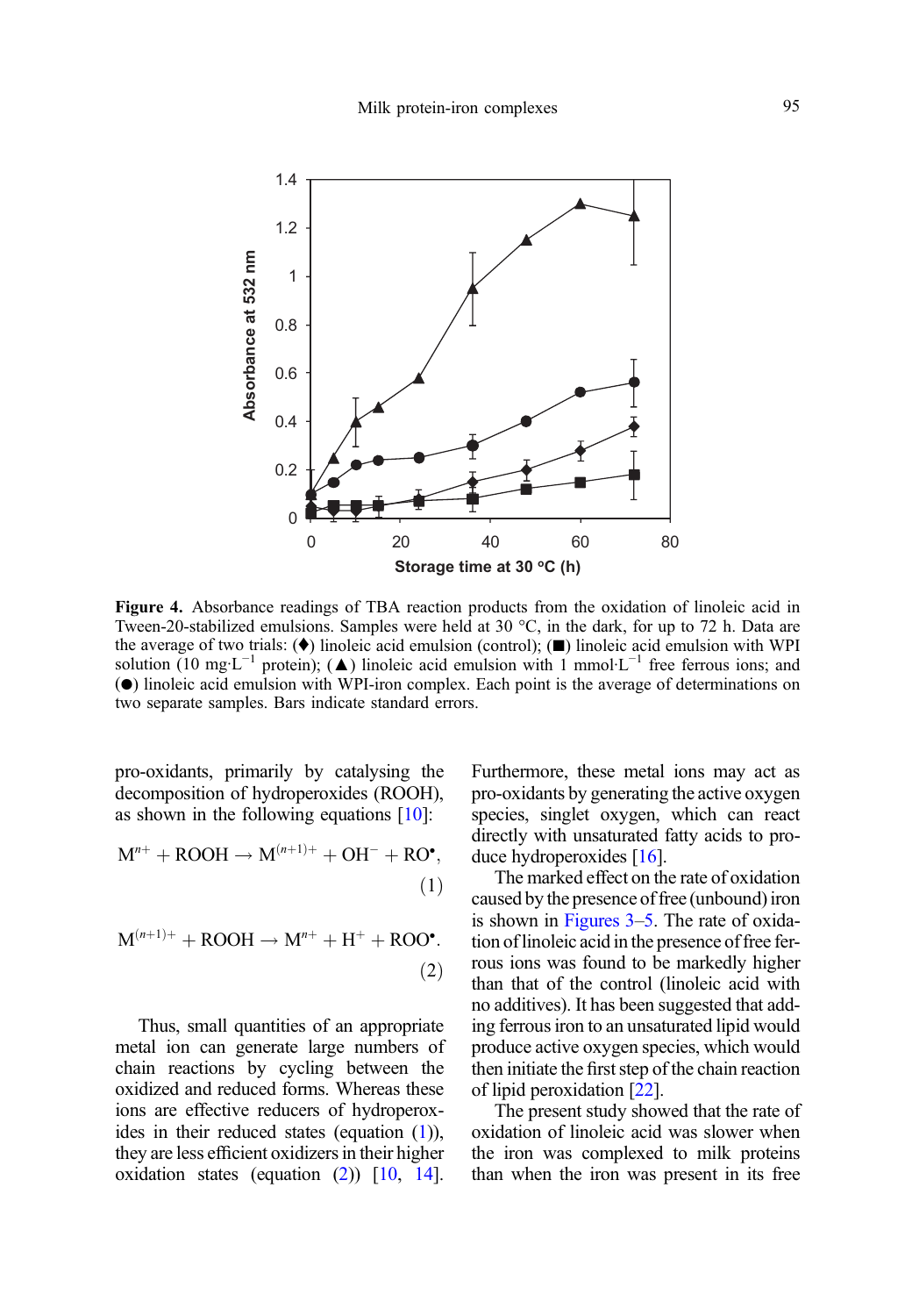<span id="page-9-0"></span>

Figure 5. Absorbance readings of TBA reaction products from the oxidation of linoleic acid in Tween-20-stabilized emulsions. Samples were held at 30 °C, in the dark, for up to 72 h. Data are the average of two trials:  $(\bullet)$  linoleic acid emulsion (control);  $(\bullet)$  linoleic acid emulsion with MPC solution (10 mg·L<sup>-1</sup> protein); ( $\blacktriangle$ ) linoleic acid emulsion with 1 mmol·L<sup>-1</sup> free ferrous ions; and (d) linoleic acid emulsion with MPC-iron complex. Each point is the average of determinations on two separate samples. Bars indicate standard errors.

(unbound) form, regardless of the type of milk protein (i.e. sodium caseinate, WPI or MPC) that bound the iron. Hegenauer et al. [\[6](#page-10-0)] showed that chelated forms of iron were more preferable as supplements for milk than simple inorganic salts (ferrous sulphate or ferrous chloride). The unbound ferrous ion could participate in the cyclic oxidationreduction reactions, therefore amplifying its potential for catalysing lipid oxidation. In contrast, chelated forms of iron, such as ferric NTA, removed the metal from the environment of the lipid fraction, which decreased the rate of oxidation. Therefore, at the same concentration, iron presented as ferric chelate (ferric lactobionate and ferric NTA) caused less oxidation than free ferrous iron.

In the current investigation, when milk proteins were present in the sample, the oxidation of linoleic acid was suppressed when compared with the control (linoleic acid with no additives). Of the three milk proteins used, WPI was less effective than casein proteins (i.e. sodium caseinate and MPC) at suppressing oxidation, which is in agreement with some published studies. Taylor and Richardson [[18](#page-11-0)] found that the caseins had much greater antioxidant activity than the whey proteins. Reviews by Richardson and Korycka-Dahl [[16\]](#page-11-0) and O'Connor and O'Brien [\[14\]](#page-11-0) also stated that casein proteins have antioxidative properties that appear to be related to their hydrophobic nature and the orientation of potential antioxidant side chains of constituent amino acids at the lipid interface [[1](#page-10-0), [4](#page-10-0), [21](#page-11-0)].

Caseins may also act as antioxidants because they have the ability to bind prooxidant metals to their phosphoserine residues [[6](#page-10-0), [11](#page-11-0)], which inhibits the catalytic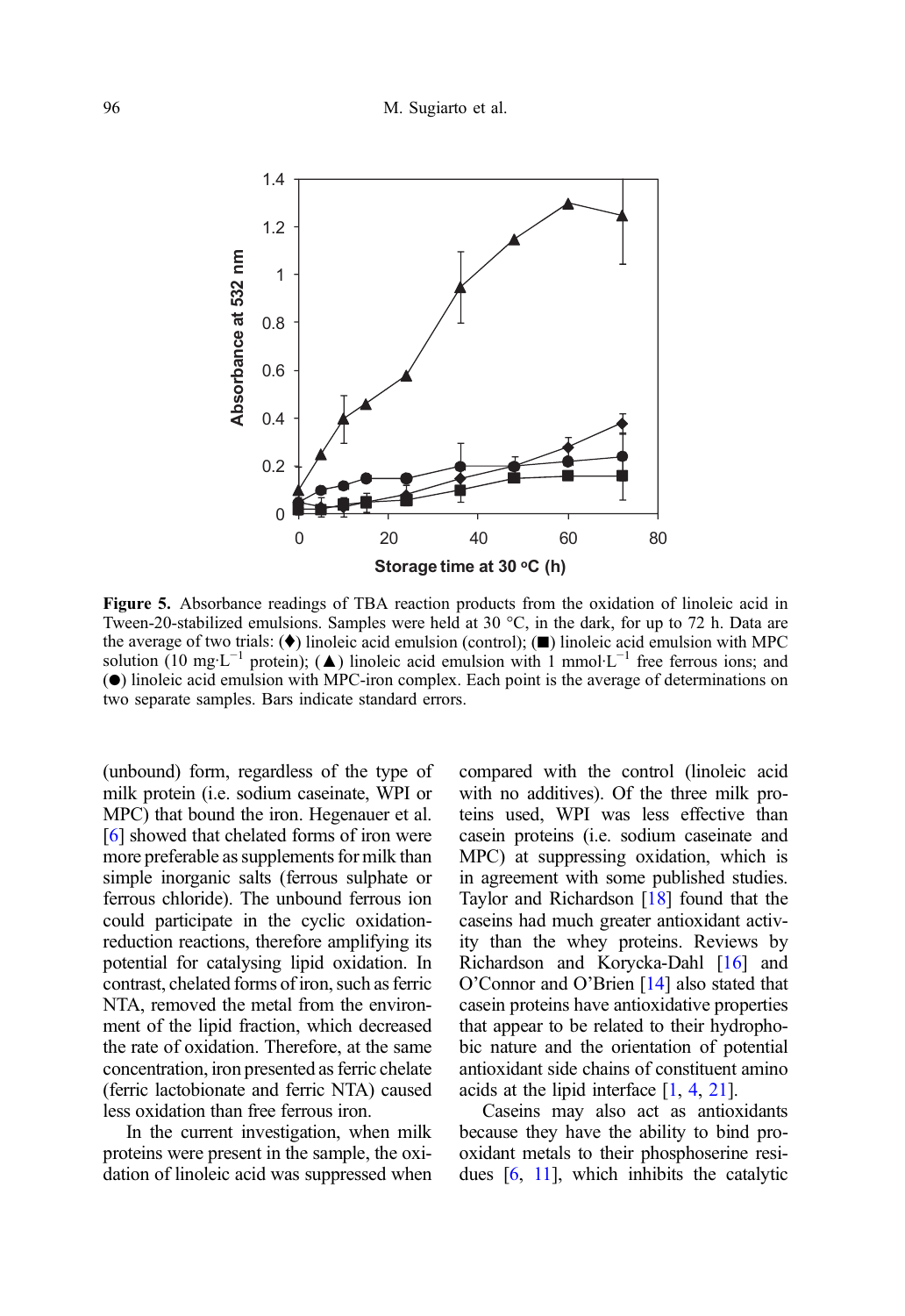<span id="page-10-0"></span>effect of the metals [1]. The present study showed that iron added as ferrous sulphate was bound completely to the casein molecules in sodium caseinate at added iron con-centrations up to 4 mmol⋅L<sup>-1</sup> [\(Fig. 1\)](#page-5-0). The soluble caseins and the casein micelles in MPC have also been shown to have the ability to bind significant amounts of iron. Therefore, when the added iron was bound completely to casein molecules, the catalytic effect of iron was prevented, which led to much lower rates of lipid oxidation.

Whey proteins were also demonstrated to prevent oxidation, but to be less effective as antioxidants than caseins ([Fig. 4](#page-8-0)). The antioxidative properties of whey protein are probably a result of its free radical scavenging activity due to its free sulphydryl groups [\[12](#page-11-0), [14,](#page-11-0) [19](#page-11-0)]. The lower effectiveness of WPI, compared with caseinate and MPC, as an antioxidant is possibly due to the lower iron-binding ability of the whey proteins. The present study found that, for sodium caseinate and MPC, all the iron was completely bound at relatively low concentrations of added iron. In other words, no free iron was present. However, for WPI, a small amount of free iron was always present, even at low concentrations of added iron  $(Fig. 1)$ .

# 5. CONCLUSION

At a low concentration of added iron  $(< 4$  mmol⋅L<sup>-1</sup>), most of the iron could bind to milk protein to form protein-iron complexes. The binding of iron depended on the type of protein product. Sodium caseinate and MPC had greater iron binding than WPI. The protein-iron complexes had slightly lower solubility than the protein solutions. For the same iron concentration, the ability of iron to catalyse lipid oxidation was reduced significantly when these protein-iron complexes were added to a linoleic acid emulsion. This suggests that the catalytic oxidation activity of iron in a food can be controlled by binding the iron to protein to form a complex. Milk protein-iron complexes could be a novel way of incorporating iron into food products with high bioavailability, good flavour and no solubility problems.

Acknowledgement: The authors wish to acknowledge the NZAID Programme and Fonterra Co-operative Group Ltd., New Zealand, for funding this project.

#### **REFERENCES**

- [1] Allen J.C., Wrieden W.L., Influence of milk-proteins on lipid oxidation in aqueous emulsion. 1. Casein, whey-protein and alphalactalbumin, J. Dairy Res. 49 (1982) 239–248.
- [2] Carmichael D., Christopher J., Hegenauer J., Saltman P., Effect of milk and casein on absorption of supplemental iron in mouse and chick, Am. J. Clin. Nutr. 28 (1975) 487–493.
- [3] Douglas F.W., Rainey N.H., Wong N.P., Edmondson L.F., Lacroix D.E., Color, flavor, and iron bioavailability in iron-fortified chocolate milk, J. Dairy Sci. 64 (1981) 1785–1793.
- [4] Eriksson C.E., Lipid oxidation catalysts and inhibitors in raw-materials and processed foods, Food Chem. 9 (1982) 1–2.
- [5] Gaucheron F., Le Graet Y., Raulot K., Piot M., Physicochemical characterisation of ironsupplemented skim milk, Int. Dairy J. 7 (1997) 141–148.
- [6] Hegenauer J., Saltman P., Ludwig D., Ripley L., Ley A., Iron-supplemented cow milk – identification and spectral properties of iron bound to casein micelles, J. Agric. Food Chem. 27 (1979) 1294–1301.
- [7] Hekmat S., McMahon D.J., Distribution of iron between caseins and whey proteins in acidified milk, Lebensm. Wiss. Technol. 31 (1998) 632–638.
- [8] Hurrell R.F., Cook J.D., Strategies for iron fortification of foods, Trends Food Sci. Technol. 9 (1990) 56–61.
- [9] Inoue T., Ando K., Kikugawa K., Specific determination of malonaldehyde by N-methyl-2-phenylindone or thiobarbituric acid, J. Am. Oil Chem. Soc. 75 (1998) 597–600.